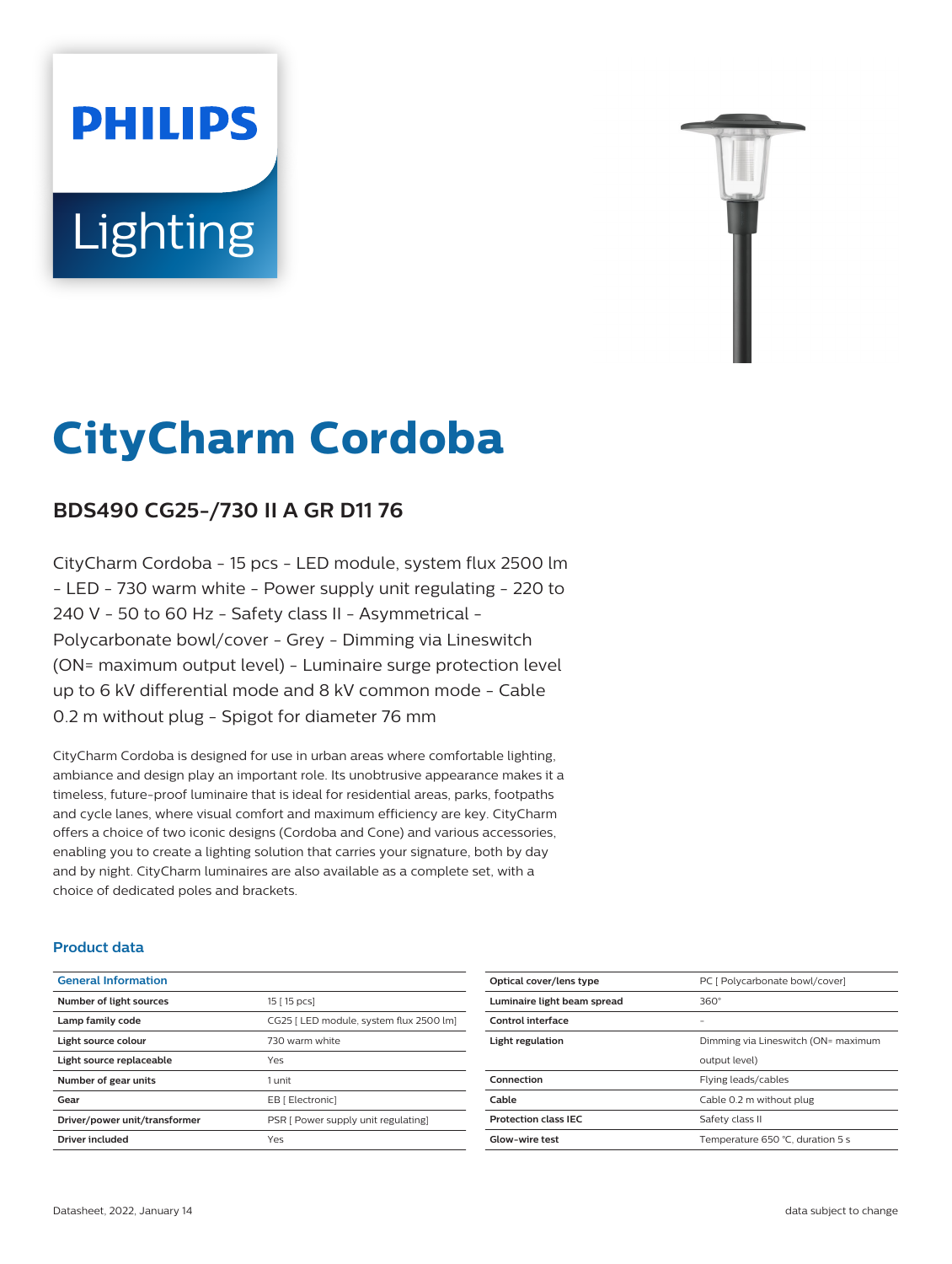#### **CityCharm Cordoba**

| <b>Flammability mark</b>                  | $NO[-]$                                    |
|-------------------------------------------|--------------------------------------------|
| <b>CE mark</b>                            | CE mark                                    |
| <b>ENEC mark</b>                          | <b>ENEC</b> mark                           |
| UL mark                                   | No                                         |
| <b>Warranty period</b>                    | 5 years                                    |
| Optic type outdoor                        | Asymmetrical                               |
| <b>Remarks</b>                            | * At extreme ambient temperatures the      |
|                                           | luminaire might automatically dim down to  |
|                                           | protect components                         |
| Constant light output                     | No                                         |
| Spare parts available                     | Yes                                        |
| Number of products on MCB (16 A type B)   | 32                                         |
| Lifecycle services                        | Maintenance services                       |
| Photobiological risk                      | Photobiological risk group 1 @ 200mm to    |
|                                           | EN62471                                    |
| <b>Product recyclability</b>              | 95%                                        |
| <b>EU RoHS compliant</b>                  | Yes                                        |
| <b>WEEE mark</b>                          |                                            |
| Light source engine type                  | LED                                        |
| Accessory PFC                             |                                            |
| Serviceability class                      | Class A, the luminaire is equipped with    |
|                                           | serviceable parts (when applicable): LED   |
|                                           | board, driver, control units, surge-       |
|                                           | protection device, optics, front cover and |
|                                           | mechanical parts                           |
| <b>Product family code</b>                | BDS490 [ CityCharm Cordoba]                |
|                                           |                                            |
| <b>Light Technical</b>                    |                                            |
| Upward light output ratio                 | 0.03                                       |
| Scotopic/photopic lumen ratio             | 1.24                                       |
| Initial luminous flux at 15 °C            | 2501 lm                                    |
| Initial luminous flux at 25 °C            | 2501 lm                                    |
| Initial luminous flux at 35 °C            | 2501 lm                                    |
| Standard tilt angle post-top              | $O^{\circ}$                                |
| Standard tilt angle side entry            | 0°                                         |
|                                           |                                            |
| <b>Operating and Electrical</b>           |                                            |
| <b>Input Voltage</b>                      | 220 to 240 V                               |
|                                           | 50 to 60 Hz                                |
| Input frequency<br>Control signal voltage |                                            |
| Inrush current                            |                                            |
|                                           | 27 A                                       |
| Inrush time                               | 15 ms                                      |
| Driver current                            | 447 mA                                     |
| Power factor (max.)                       | 0.9                                        |
| Power factor (min.)                       | 0.8                                        |
| Power factor (nom.)                       | 0.848                                      |
|                                           |                                            |
| <b>Controls and Dimming</b>               |                                            |
| Dimmable                                  | No                                         |
|                                           |                                            |
| <b>Mechanical and Housing</b>             |                                            |
| <b>Housing material</b>                   |                                            |

| <b>Reflector material</b>           |                                          |
|-------------------------------------|------------------------------------------|
| Optic material                      | Polycarbonate                            |
| Optical cover/lens material         | Polycarbonate                            |
| <b>Fixation material</b>            | Aluminium                                |
| <b>Mounting device</b>              | 76 [ Spigot for diameter 76 mm]          |
| Optical cover/lens shape            | Flat                                     |
| Optical cover/lens finish           | Clear                                    |
| Torque                              | 25                                       |
| <b>Overall height</b>               | 529 mm                                   |
| <b>Overall diameter</b>             | 556 mm                                   |
| Effective projected area            | $0.1124$ m <sup>2</sup>                  |
| Colour                              | Grey                                     |
| Dimensions (height x width x depth) | 529 x NaN x NaN mm (20.8 x NaN x NaN in) |
|                                     |                                          |
| <b>Approval and Application</b>     |                                          |

| Ingress protection code                | IP66 [ Dust penetration-protected, jet-     |
|----------------------------------------|---------------------------------------------|
|                                        | proofl                                      |
| Mech. impact protection code           | IK10 [20 J vandal-resistant]                |
| Surge protection (common/differential) | Luminaire surge protection level up to 6 kV |
|                                        | differential mode and 8 kV common mode      |

| <b>Initial Performance (IEC Compliant)</b> |                        |
|--------------------------------------------|------------------------|
| Initial luminous flux (system flux)        | 2117 Im                |
| Luminous flux tolerance                    | $+/-10%$               |
| Initial LED luminaire efficacy             | 96 lm/W                |
| Init. Corr. Colour Temperature             | 3000 K                 |
| Init. Colour rendering index               | 270                    |
| Initial chromaticity                       | (0.430, 0.400) SDCM <3 |
| Initial input power                        | 22 W                   |
| Power consumption tolerance                | $+/-10%$               |
| Init. colour rendering index tolerance     | $+/-2$                 |

**Lumen maintenance at median useful life\*** L93 **100,000 h**

### **Application Conditions** Ambient temperature range  $-40$  to +50 °C **Maximum dimming level** Not applicable

| <b>Product Data</b>               |                                |
|-----------------------------------|--------------------------------|
| Full product code                 | 871869693920800                |
| Order product name                | BDS490 CG25-/730 II A GR D1176 |
| EAN/UPC - product                 | 8718696939208                  |
| Order code                        | 93920800                       |
| SAP numerator - quantity per pack |                                |
| Numerator - packs per outer box   |                                |
| <b>SAP material</b>               | 910505017425                   |
| SAP net weight (piece)            | 12.000 kg                      |